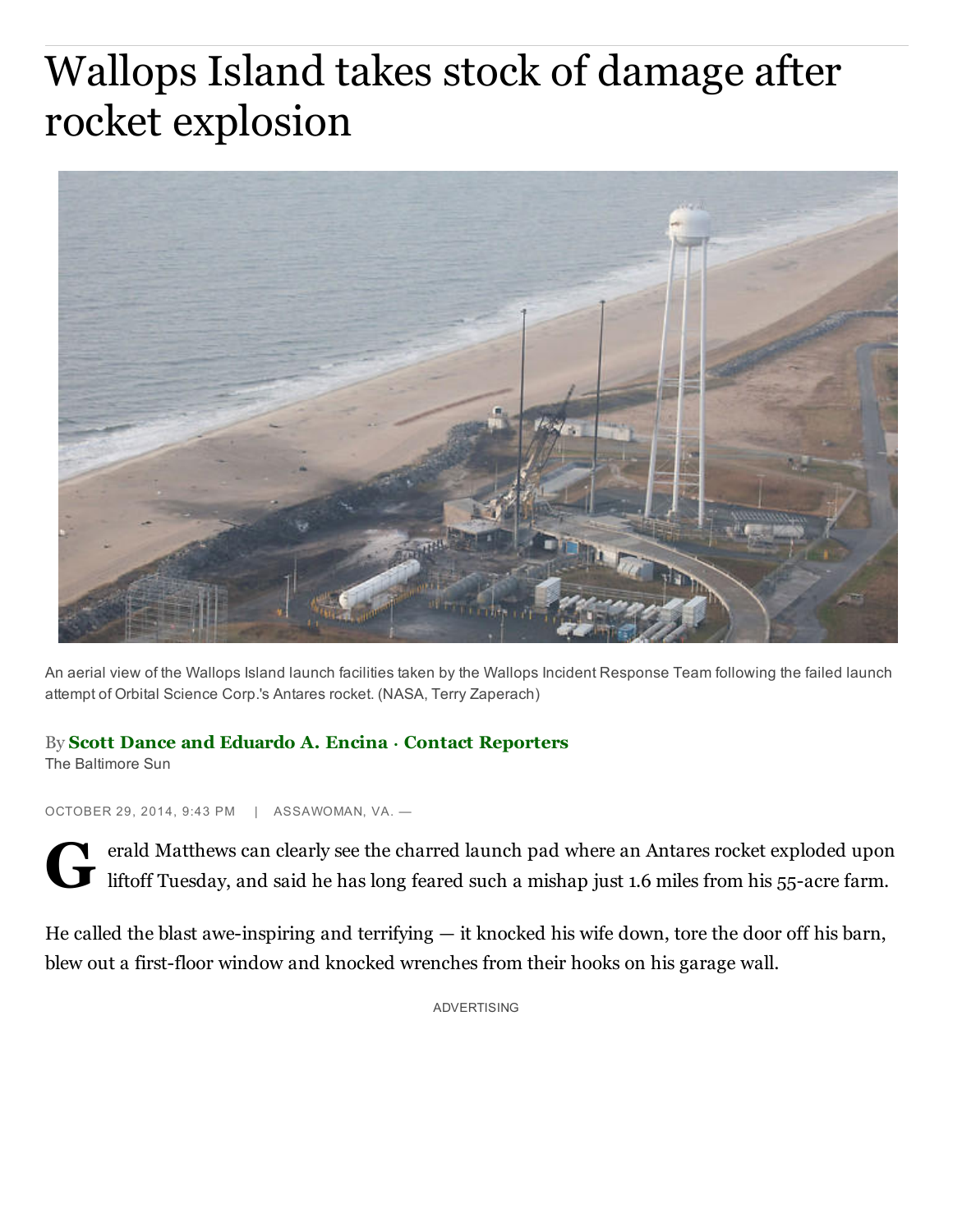"After five minutes and seeing what it did, all the fire and the fuel burning, I really thought someone had died," he said.

But as [NASA](http://www.carrollcountytimes.com/topic/science/space/nasa-ORGOV000098-topic.html) officials assessed damage from the explosion of a rocket bound for the International Space Station, they said Wednesday that they expect upcoming space missions to remain on track, including the departure of one Marylander and the arrival of another in space.

Without any launches scheduled soon at NASA's Wallops Flight Facility, there is time for officials to take more detailed stock of damage and for Orbital [Sciences](http://www.carrollcountytimes.com/topic/business/orbital-sciences-ORCOM00043-topic.html) Corp., the contractor responsible for the launch, to learn what went wrong.

A day after the unmanned commercial rocket fell back to Earth in a fireball just seconds after lifting off, officials didn't have answers as to why the accident occurred and said it was too soon to speculate on possible causes.

Still, the accident raised questions about commercialization of the space program and use of refurbished Russian engines in rockets.

Wallops officials said Wednesday night that they had made a cursory look at the damage, finding blown-out doors and windows and severe damage to buildings and equipment near the launch pad. In a news release, they said it would take several weeks to "understand and analyze the full extent of the effects of the event."

A day after the explosion, the focus turned to recovery. The Chincoteague National Wildlife Refuge and Assateague Island National Seashore were closed much of the day as NASA and Orbital conducted a sweep of the land and shoreline for hazardous materials. On Chincoteague, none were found, according to director of visitor services Michael Dixon, and the refuge was reopened at 3 p.m.

Chincoteague emergency management coordinator Bryan Rush said they received one call for a small piece of suspected debris in a driveway on the island about two hours after the incident. The investigation was handed over to NASA.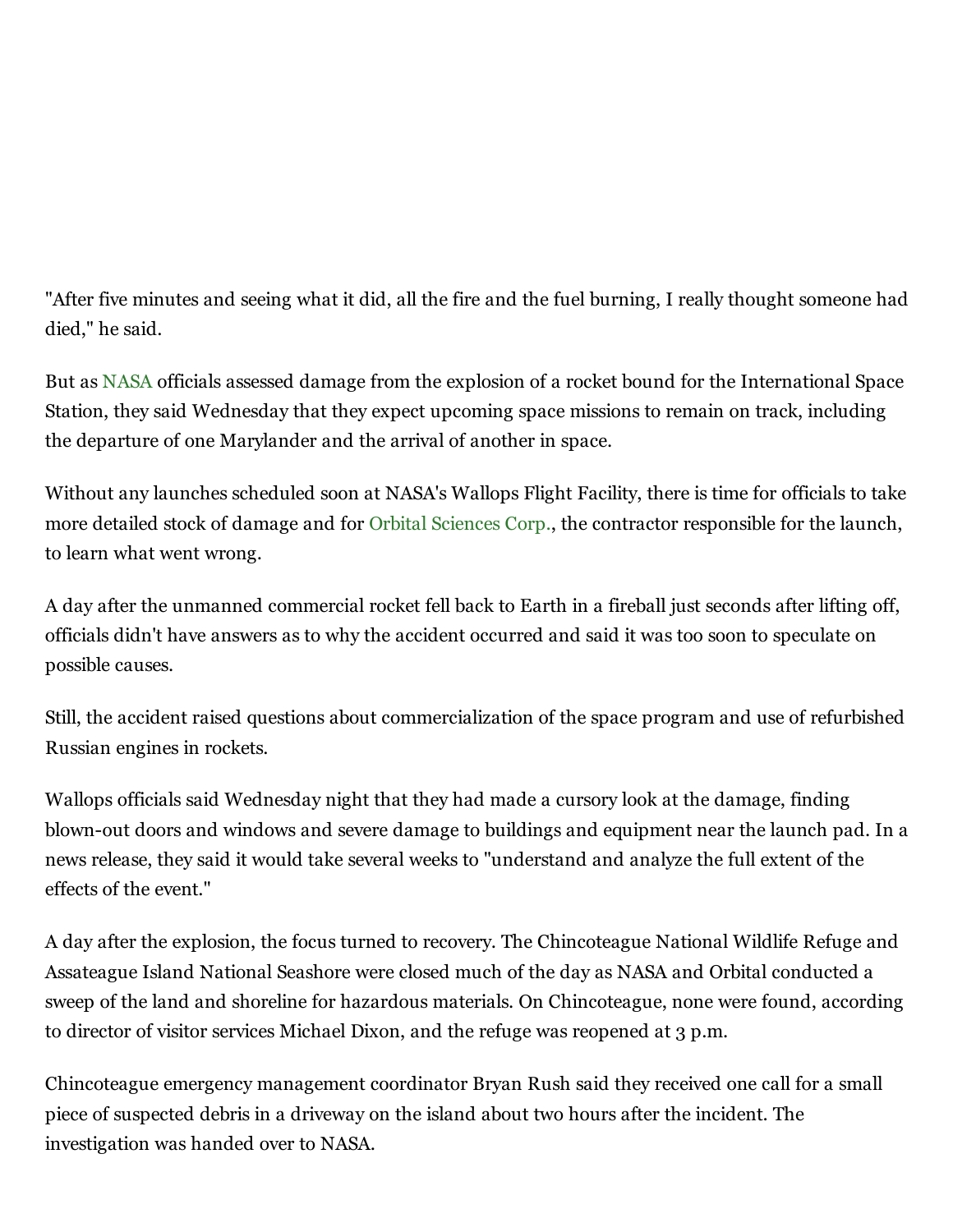"The public should know that a lot of planning goes into every launch to make sure we are all prepared and everyone is safe," Rush said.

It's not clear when the damaged launch pad, the larger of two at the Mid-Atlantic Regional Spaceport, will be operational again. But no launches were scheduled from the pad until spring 2015, said Keith Koehler, a spokesman for NASA Wallops. No launches are scheduled from the smaller pad until early 2015.

NASA officials said the accident doesn't appear likely to significantly affect any space missions.

Among 5,000 pounds of cargo lost in the accident were supplies to be used by NASA astronaut Terry Virts, a Columbia native, and a crewmate in spacewalks scheduled for January.

NASA officials are evaluating whether those missions need to be delayed, though Virts, cosmonaut Anton Shkaplerov and European astronaut Samantha Cristoforetti are still scheduled to launch to the station Nov. 23 from Baikonur Cosmodrome, a Russian spaceport in the steppe of Kazakhstan.

Two weeks before that, Cockeysville native Reid Wiseman, Space Agency astronaut Alexander Gerst and Russian cosmonaut Maxim Surayev are scheduled to return to Earth in Nov. 10, landing back in Kazakhstan.

Mike Suffredini, the space station program manager, said Wiseman and five other crew members aboard the station watched the failed launch from space via a NASA TV feed, and were "disappointed," though they know they have sufficient resources.

"Not every day is easy. Yesterday was a tough one," Wiseman tweeted Wednesday, along with a view from the space station of the sun appearing from behind Earth.

With a Russian cargo ship due to reach the space station on Wednesday, just 14 hours after the explosion in Virginia, the loss of a Cygnus supply vessel, carrying provisions and science equipment, posed no immediate problem for the orbiting team.

"There was no cargo that was absolutely critical to us that was lost on that flight. The crew is in no danger," NASA Associate Administrator William Gerstenmaier said. Suffredini added that the crew has enough food and other supplies aboard to last four to six months.

The rocket used in Tuesday's launch, one of Orbital's Antares rockets, was powered by a refurbished version of an engine the Soviet Union used to carry heavy loads into orbit in the 1970s. The AJ-26 engine, built by GenCorp Inc. division Aerojet Rocketdyne, is a version of the Soviets' NK-33 engine developed for the N-1 moon rocket.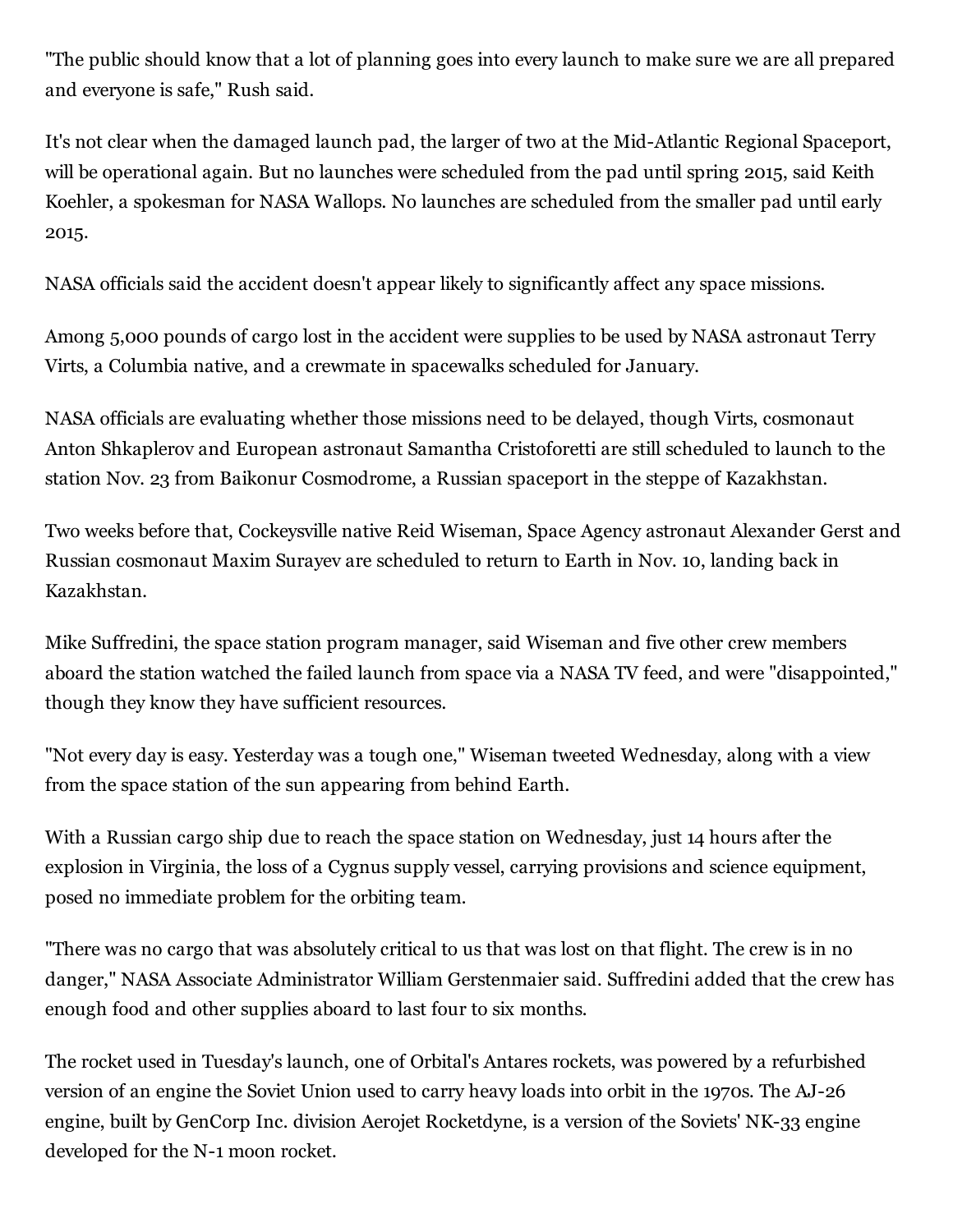It was Dulles, Va.-based Orbital's third launch as part of a \$1.9 billion NASA contract for eight space station supply missions. California-based SpaceX has a similar \$1.6 billion contract and is scheduled to make its fourth launch from Cape Canaveral, Fla., in December.

Problems with the engines have been reported in the past. In May, an AJ-26 exploded during a ground test at NASA's Stennis Space Center in Mississippi. Orbital Sciences and Aerojet have not released the cause of the engine failure.

Orbital officials said it was too soon to jump to conclusions.

"We need to go through this investigation and be very thorough before we determine whether that's a factor in this or not," said Frank Culbertson, Orbital executive vice president.

Members of Maryland's congressional delegation expressed support for NASA, Orbital and Wallops as they investigate what went wrong.

"It reminds us that rocketry is still hard," Sen. Barbara Mikulski said in a statement. "But we must try the hard things to continue advancing science and innovation, and improving lives along the way."

Rep. Donna Edwards, ranking Democrat on the House's space committee, said she would ensure that the space station and scientists working on the ground receive the resources they need.

When Wiseman and former crewmate Steven Swanson, a NASA astronaut, appeared before the committee live from the space station in July, Edwards pledged to send some freeze-dried crab cakes to the station. The promise drew a smile and a fist pump from Wiseman, who is a commander in the U.S. Navy.

Resupply mission cargo often includes a small amount of personal items for space station crew, commonly local delicacies and dishes, NASA spokesman Dan Huot said. At Edwards' request, NASA's food scientists at the Johnson Space Center in Houston made the crab cakes using meat from Maryland crustaceans and freeze-dried them before Tuesday's launch, he said.

"I look forward to having those crab cakes when CDR Wiseman returns to earth and visits Capitol Hill," Edwards said in a statement.

Near the Wallops facility, which is nine miles south of the Maryland line on the Delmarva Peninsula, things were returning to normal Wednesday.

Fishermen said the incident wasn't affecting them, though Wesley "Red" McDonald, who owns Chincoteague Fisheries, said it could have been worse if it occurred during the summer tourism season.